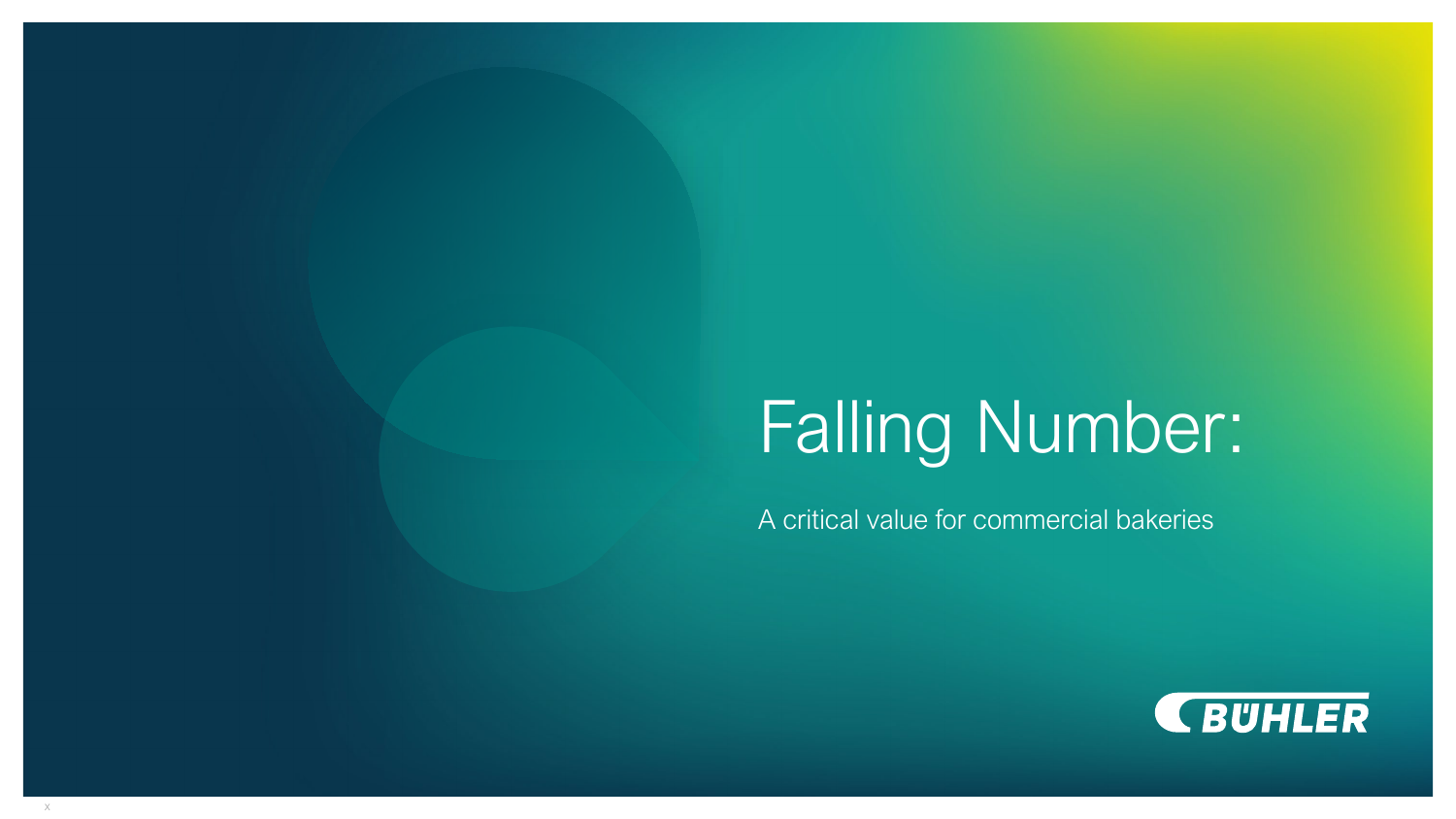# Falling number

- Measure of enzymatic activity in flour
	- Alpha-amylase
- AACC method 56-81B
- Performed on a Perten Falling Number (FN) instrument
	- Heats, stirs, and times
- Values reported in seconds
	- Typically 250-280

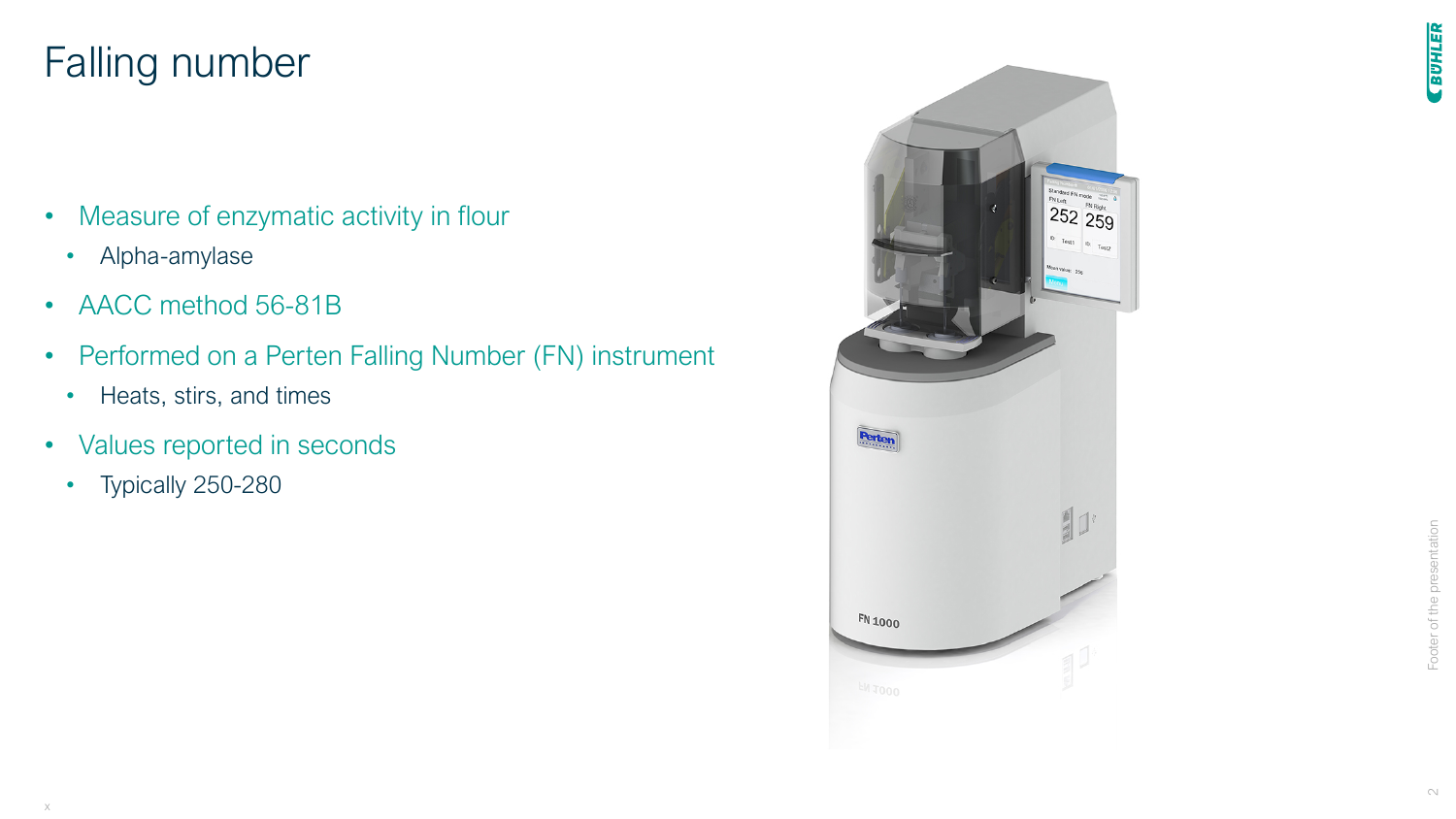## The test

- Approximately 7 grams of flour placed into test tube
- About 25 mL of water (varies based on moisture of the flour—should be standardized)
- Shake in a uniform manner to make a slurry/batter
- Insert the plunger and place into the machine
- Start the test and record results

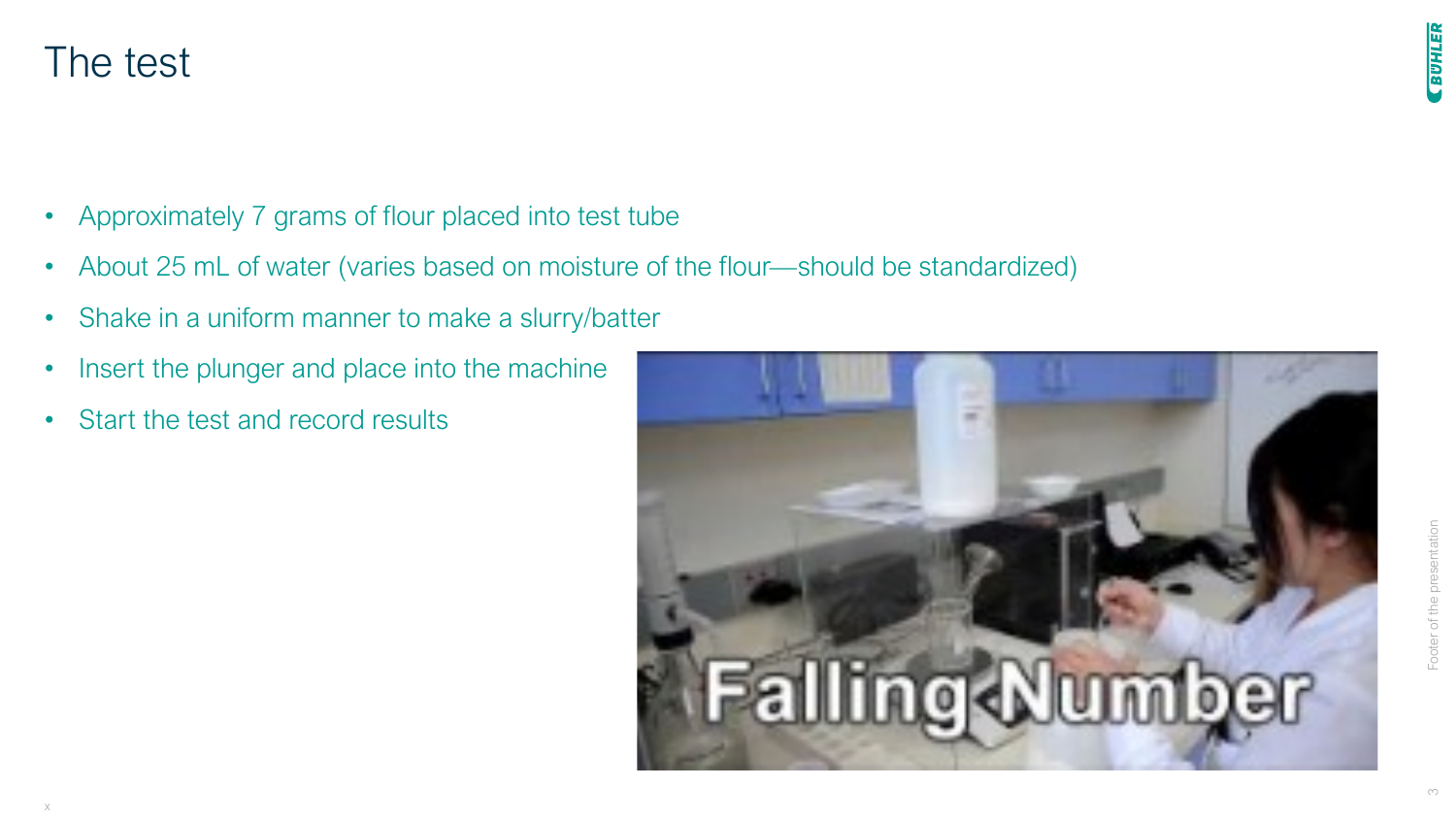#### What causes low-values?

**CBUHLER** 

- Low FN come from even small numbers of kernels that have sprouted or germinated in the field, in the truck, or in the bins
- Control during harvest (timing), transportation (temperature, time), and storage (temperature, moisture, time) are three opportunities when conditions can be right for kernels initiating growth
	- These conditions are generally warm and moist, but can also include precipitation during or following a cold spell
	- Kernels undergo a change where enzymes are released into the endosperm to break down starch into simple sugars to support growth
	- If milled, enzymes can continue to damage starch throughout shelf-life until deactivated
	- This process can be slowed with low storage temperatures and well-controlled moisture levels but not completely stopped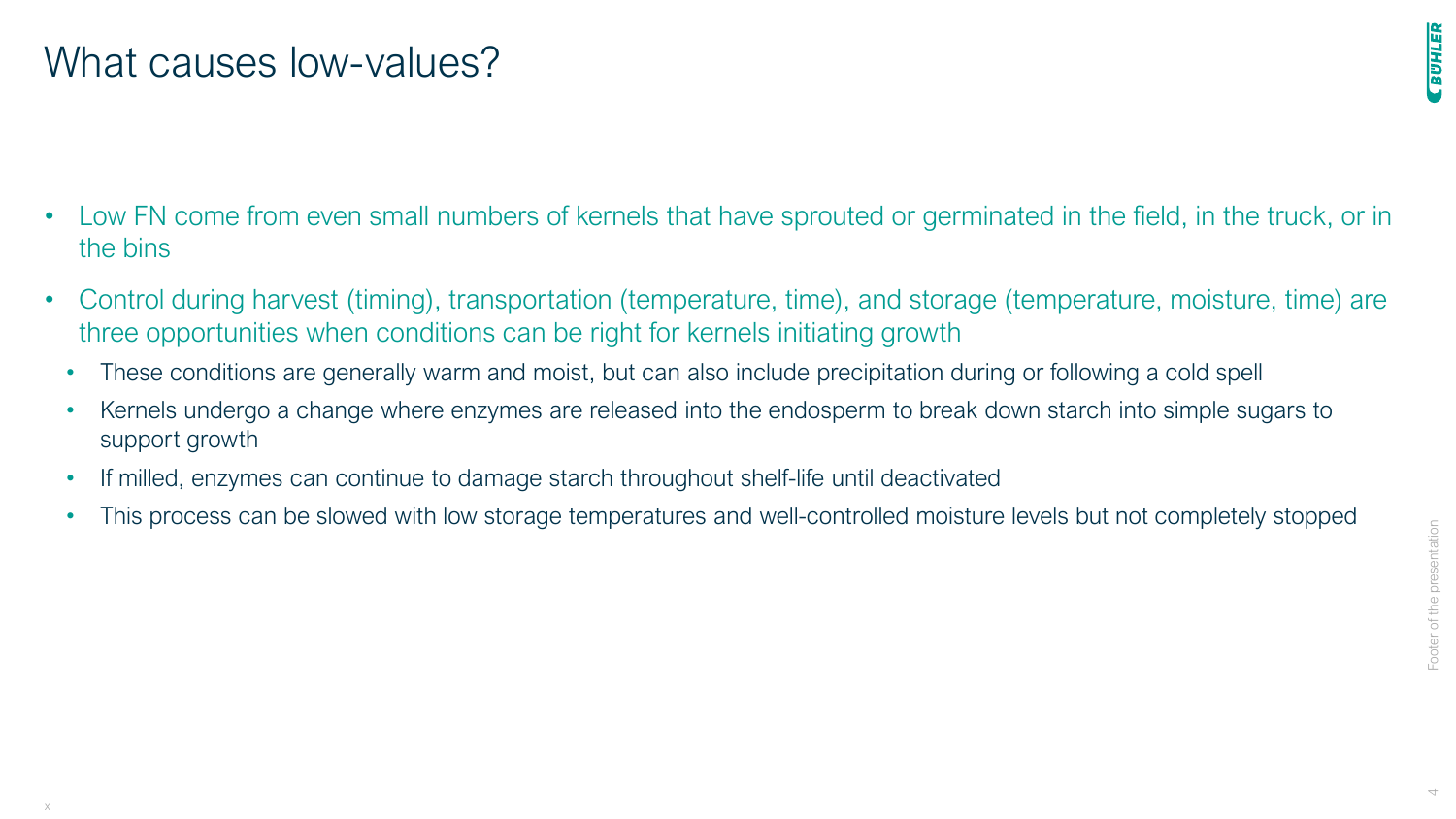#### What do the values mean?

- Numbers that are too low indicated a high amount of alpha-amylase from sprouted wheat
	- Low-loaf volume, excessive cookie spread, poor cake height/texture
	- Off-color, flavors
- Numbers that are too high indicate a high amount of damaged starch or high protein
	- Low loaf-volume, low-spread, tough texture



https://www.calibrecontrol.com/news-blog/2019/7/18/whyusing-the-world-standard-falling-number-method-is-important (7 Feb 2022)

**EUHLER**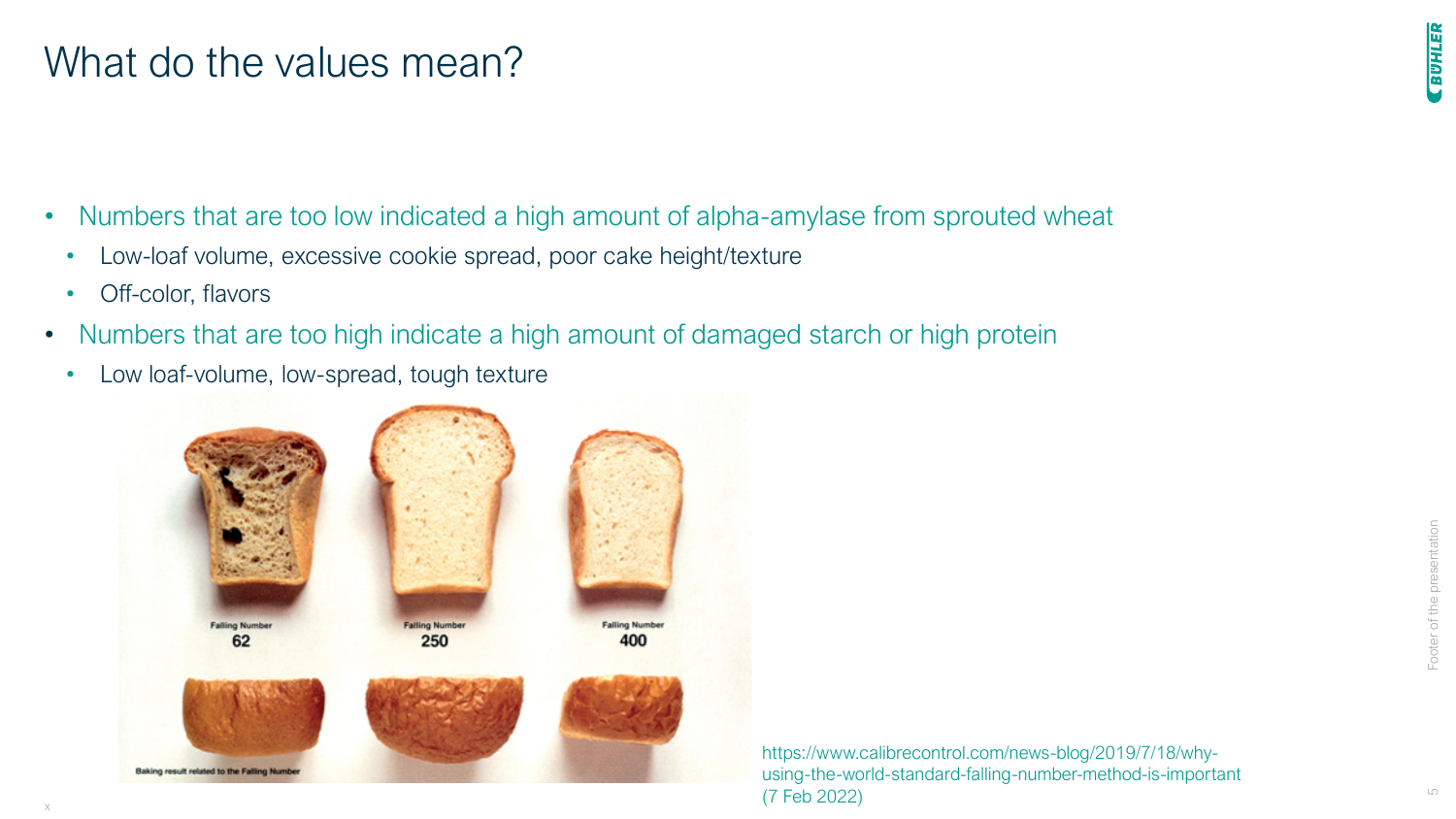# Approaches to minimizing alpha-amylase

- Test incoming loads with a lab mill and reject those that are out of spec
- Store at low-moisture levels
	- Prevent sprouting in your possession
- Actively remove sprouted kernels during cleaning
	- Extremely difficult and limited success can be expected
	- One exception is optical sorting
		- − Lab test results indicate that the use of vis and non-vis spectra (Sortex VIVV) can increase falling number  $(232 \rightarrow 254)$
		- − Results limited since sprouts are often knocked off during transit and early-stage processing but enzymes still present in endosperm



**EUHLER**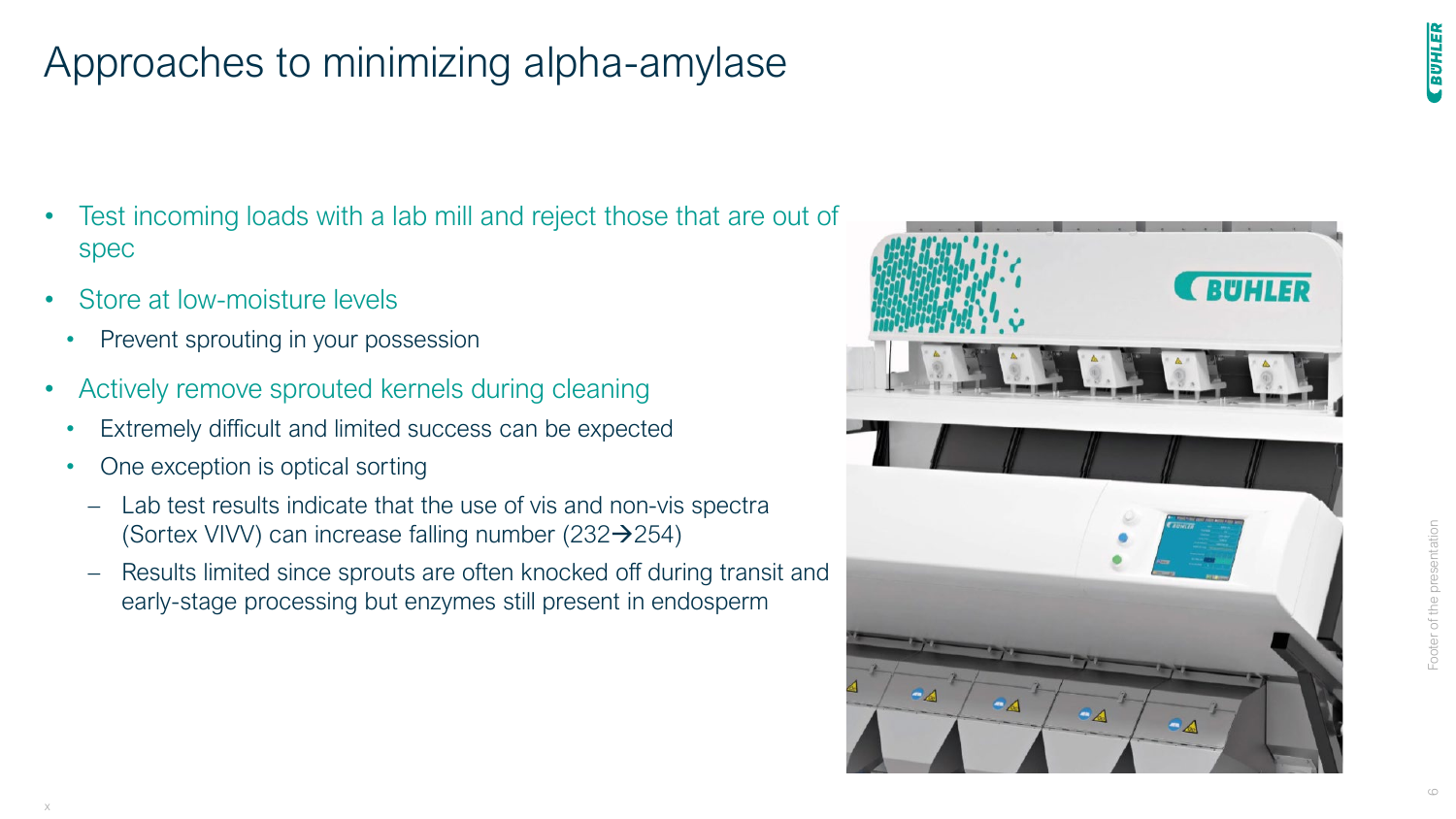# Minimizing alpha-amylase continued

- The additional water in sprouted grains results in a lower test weight
	- A strategy may be to take the light fraction from a concentrator and run through a gravity table
	- Then remove the lightest portion of the light fraction
- Sprouted kernels often present as shriveled kernels after they have broken open and may have partially redried
	- Adequate aspiration around impacting and scouring (with or without concentrator step) will aid in maximizing FN
	- Target 5% or more screenings out of the cleaning house



#### **SPROUTED KERNEL\***

The germ end of sprouted kernels is broken open as a result of germination. The sprouts are often broken off in handling grain, but such kernels are still classed as sprouted. Sprouted wheat results in unsatisfactory breadbaking or macaroni-making properties.

\*First kernel in each illustration is sound.

UNIVERSITY OF MINNESOTA AGRICULTURAL EXTENSION SERVICE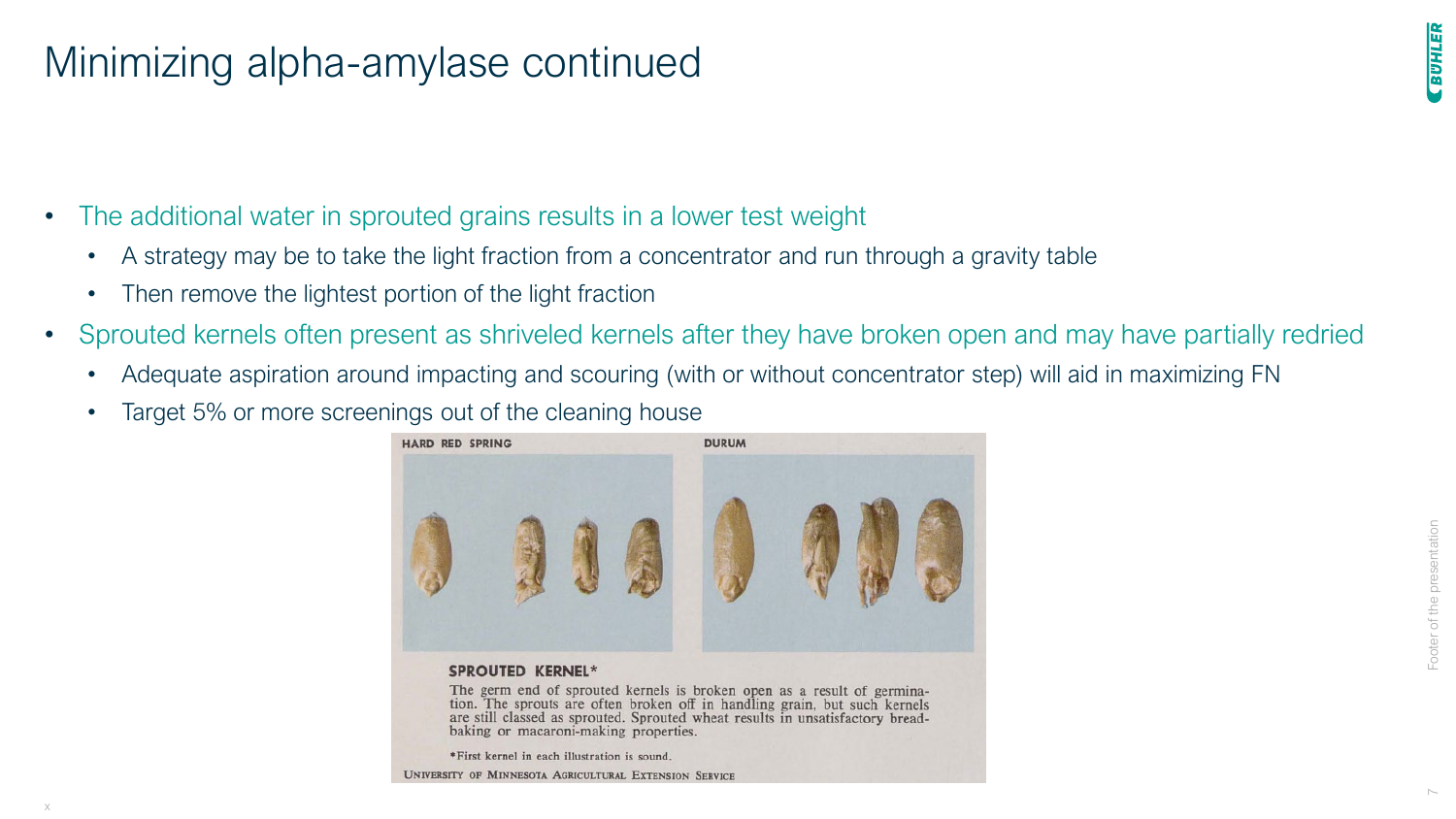# Dealing with high sprouted wheat

- Blend raw materials to meet customer specs
- Blend finished products to meet customer specs
- Heat treat high-amylase flour to halt enzymatic activity
- Target low FN flours to customers that accept/tolerate it



**CBUHLER**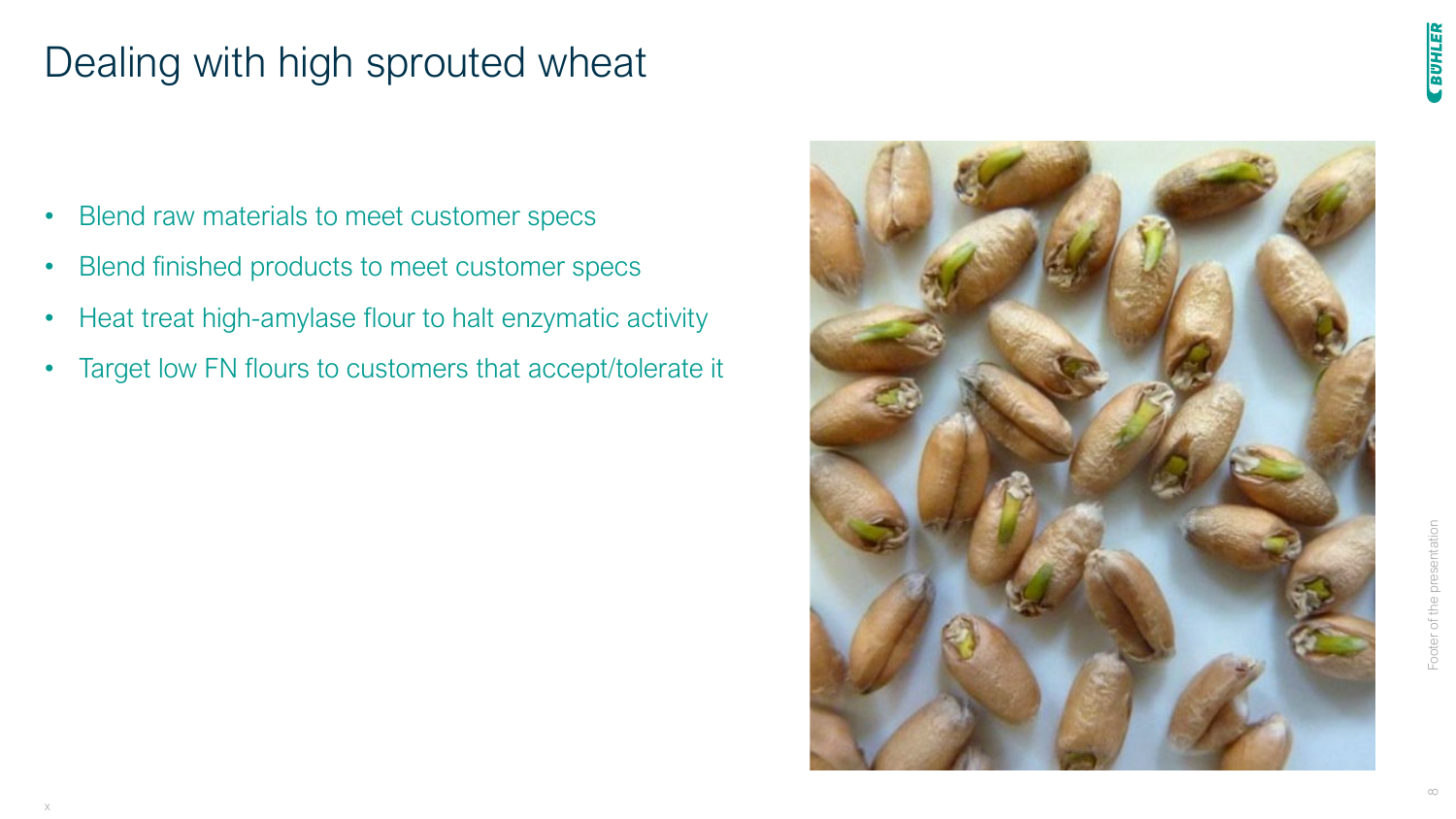#### Proper storage conditions

- Shelf life of any food is always most largely impacted by two factors: moisture and temperature
- Wheat shows great long-term viability at moistures around 10%
- Above 20% bacterial growth is a problem
- Above 15% mold growth is a problem
- Above 12% sprouting can occur
- Elevated temperatures accelerate process
- Bin fans can reduce temperatures and moisture

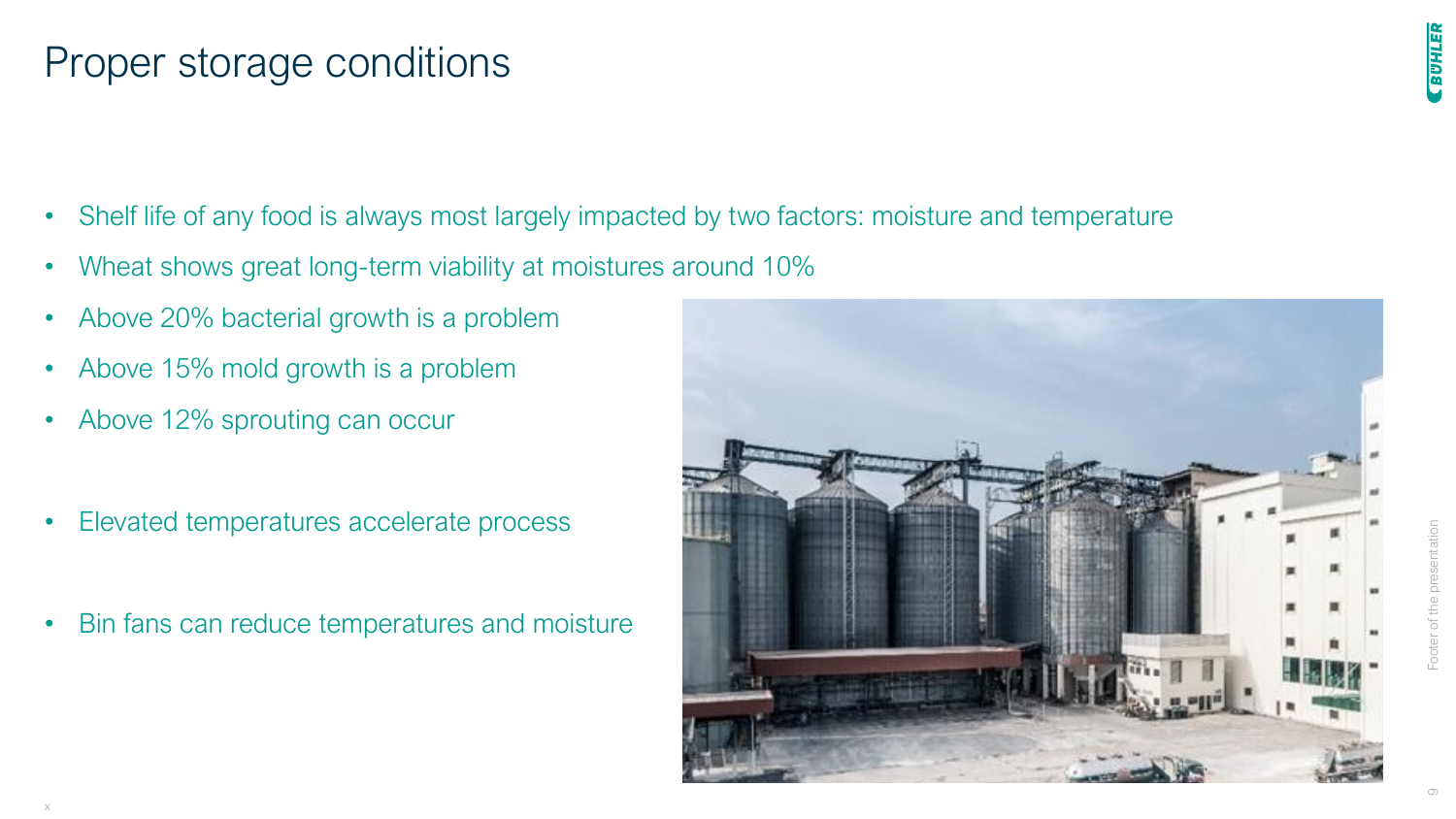$\overline{\smash{\bigcirc}}$ 

**EUHLER** 

#### In conclusion…

- First line of defense is to reject the load if a screening test indicated high-enzyme load
	- Requires quick testing of incoming loads
- If forced to cope with high alpha-amylase you have options:
	- Blend raw materials
	- Enhanced cleaning
	- Blend finish products
	- Target low FN product to customers that accept it
- If moisture and temperature levels combine at high levels consider bin fans for fresh air circulation
- Have procedures and agreements with customers in place so you're not caught having to take back loads or apologizing to angry customers
- Hopefully this material can help you work with angry truck drivers or growers!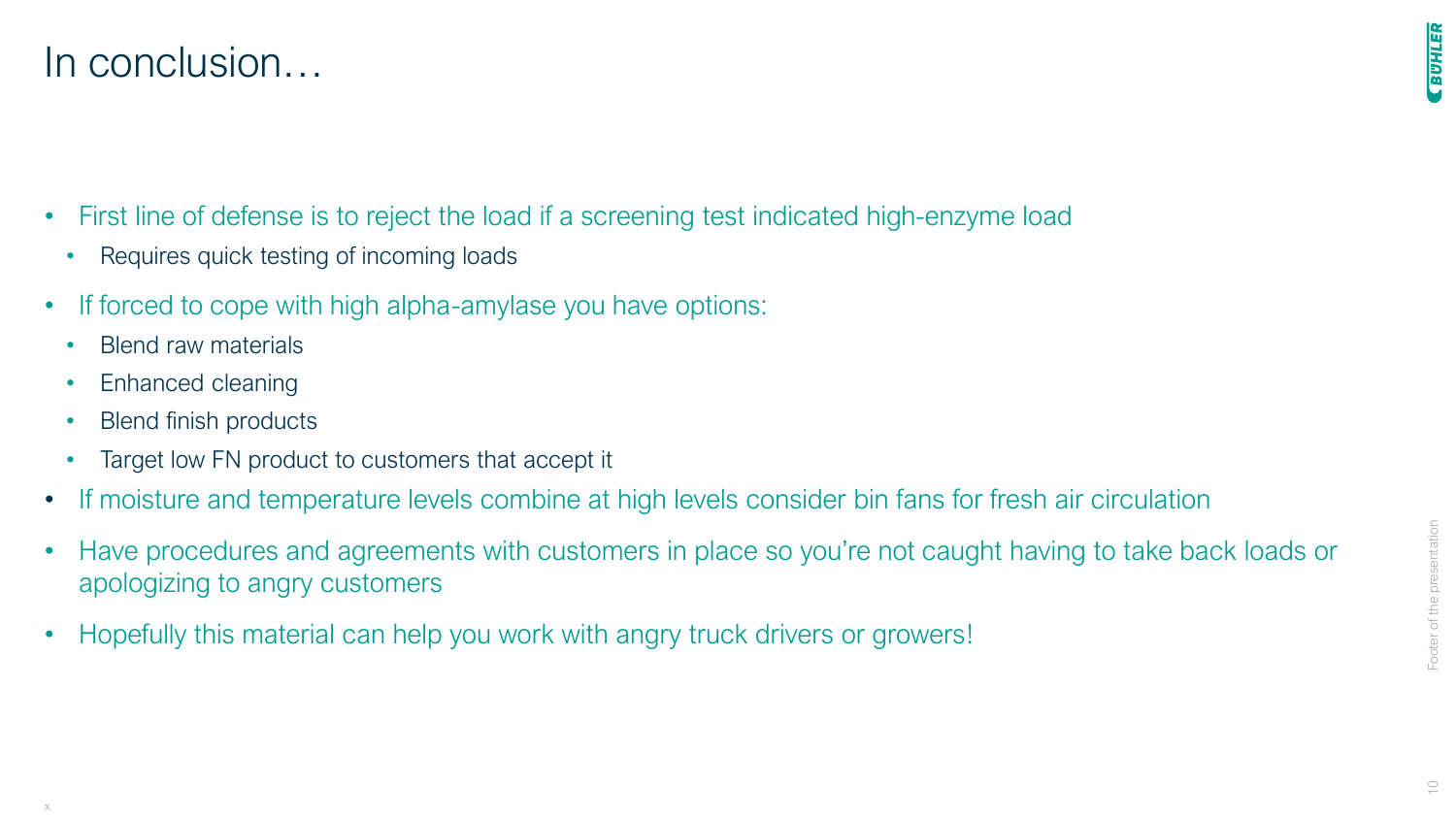### Questions?

# Big thank-you to: Gerardo Morantes and Mike Soder, Buhler

# **Bühler Food Application Center** Minneapolis, USA